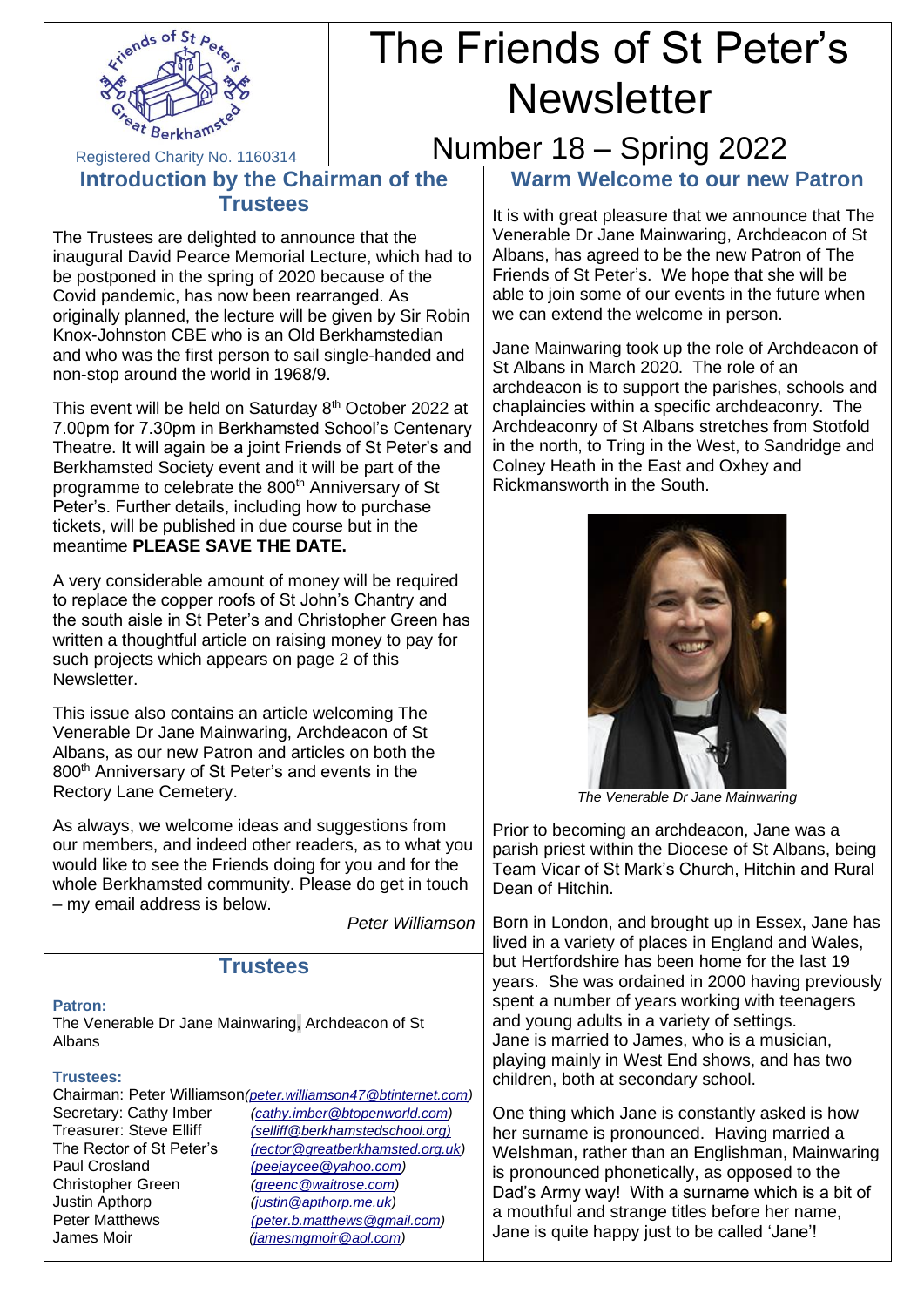### **The Repair of Churches – who pays?** *By Christopher Green*

Keeping a church in good repair is a costly responsibility. When the heating system at St Peter's was replaced in 2008 it cost over £100,000. More than this will be needed to replace the roof of St John's Chantry, occupied by the organ and the choir, and the roof of the south aisle. These are copper roofs that are reaching the end of their useful lives. When it rains, the organ is at risk and the choir gets wet. The PCC knows it will soon have to find the money to pay for new roofs.



*Buckets collect the water from leaks in the roof of St John's Chantry*

What are the potential funding sources? Historically, individual parishes had the power to tax their parishioners and did so when money was needed for repairs. This was often contentious but even royal courtiers couldn't escape the Church's penalties if they failed to pay the parish rate. In Berkhamsted in the 1630s, Francis Wethered of Ashlyns Hall and Comptroller of the King's Works to Charles I failed to pay the parish rate and was excommunicated by the Archdeacon. We live now in very different times. When the need to undertake repairs arises the church community is on its own. It has to identify funding sources and devise its own strategy to attract the money it needs. In fact, it's not quite on its own. One of the roles of the Diocesan Advisory Committee (DAC) is to help parishes develop their funding strategies, and there are bodies such as the Beds & Herts Historic Churches Trust dedicated to the care of church buildings. What is conspicuously lacking is funding support from central government.

Church buildings form a major part of the nation's architectural heritage – nearly half of Grade I listed buildings are churches - but there is no guaranteed source of government funding for church repairs.

The only help that the government provides is by way of the so-called Listed Places of Worship Grant Scheme which is not really a grant scheme at all. It's a scheme that allows custodians of listed buildings to reclaim the VAT payable on repair work.

Although there is no guaranteed source of funding to which a parish can turn, there are several possible sources that it can consider when dealing with the cost of maintaining and repairing the church building.

### **The Fabric Fund**

The most prudent course is to set aside a portion of income regularly in a designated fabric fund. This is an ideal that's often difficult to achieve or even to justify. Congregations may have other priorities that speak more clearly of Christian values. A survey in 2018 found that over 33,000 social action projects in Britain, from food banks to debt counselling were run or supported by churches. Such projects are often dealing with immediate and distressing problems. The fact that the church building may need a new roof in twenty year's time can be a hard case to argue.

### **Sale of assets**

The assets of individual churches range from residential properties and halls to works of art and items of historic silverware. Why not sell some to raise money to pay for repairs? Although major repairs are relatively infrequent, they are part of a regular pattern of expenditure on the care of the church building. As in life more generally, selling assets to meet a funding shortfall in a regular pattern of expenditure is rarely the wisest course of action. In any case parishes are not free to sell such assets. They are subject to the advice of the DAC and ultimately to the decision of the Chancellor of the Diocese. In practice sale of items realising relatively small sums – a few thousand pounds – are unlikely to be authorised to fund fabric repairs, and large sums realised from the sale of assets will almost always be directed towards the creation of new facilities rather than repair of the old.

### **Grants**

For major works costing hundreds of thousands of pounds the only potential source is the Heritage Lottery Fund (HLF). Originally the HLF had a dedicated fund for church related work. That no longer exists and parishes must compete with other interests for HLF funds. There are three main strands to HLF funding based on the amount of the awards available - £3k-10k, £10k-250k, £250k-5million. In all three programmes the declared purpose is the same ' … for projects that connect people and communities to the national, regional and local heritage of the UK'. There is a very real expectation that any outcome from an award will include tangible benefits for people and communities.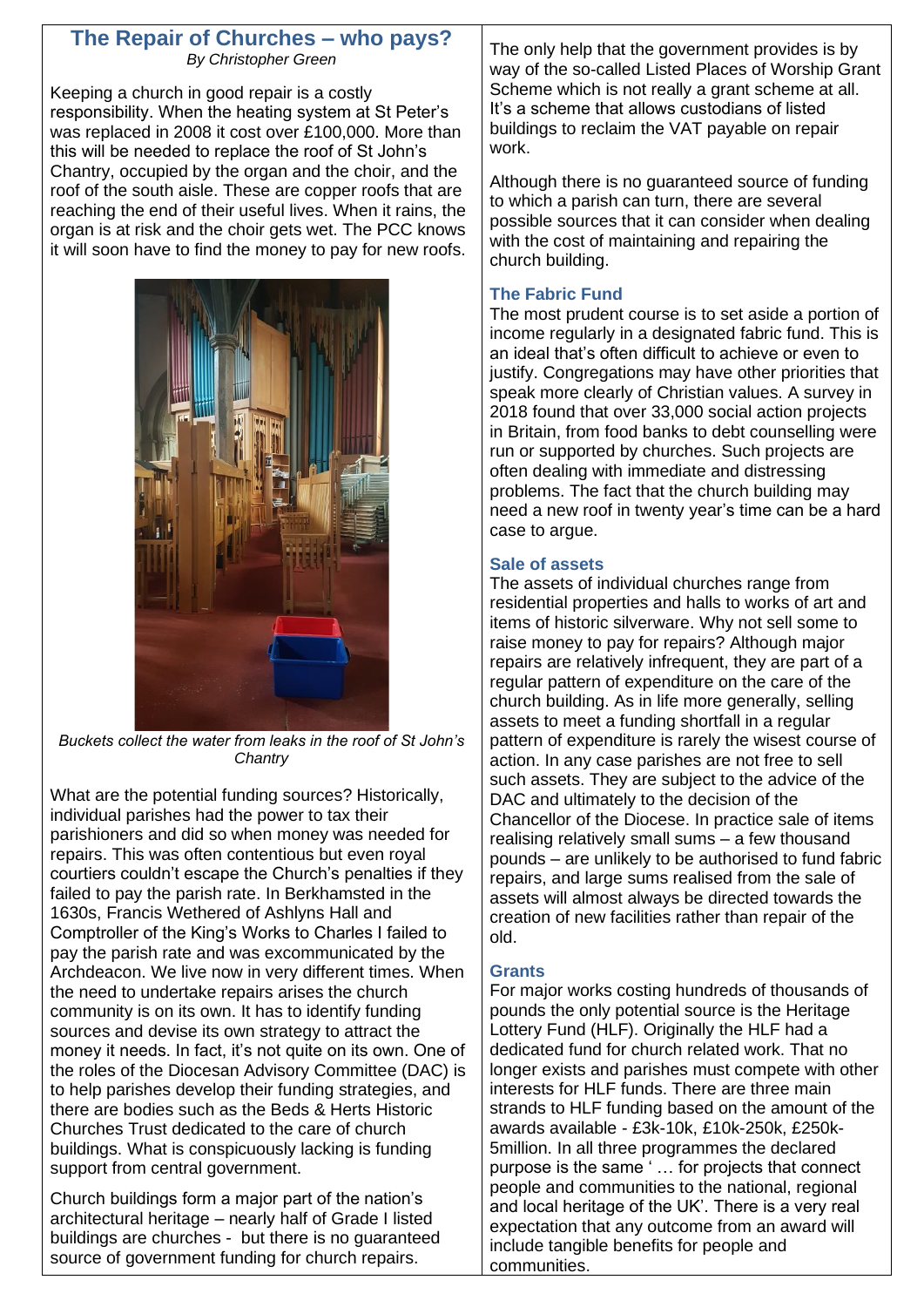For repairs to the fabric of a church building considerable ingenuity may be needed to incorporate this into a grant application. For major projects the HLF application is a two-stage procedure, with the first stage funding the cost of all the preparatory work needed to ensure the effective implementation of the project, and the second stage funding the actual implementation. The management of a large HLF grant is a major administrative undertaking.

Grants are also offered by a wide variety of charities. In approaching this source of funding the first task is to identify which charities can make awards for repairs to churches – many cannot. The sums available from charitable sources are mainly small relative to the cost of major repairs. Most are probably in the range up to £20,000. So, for a major repair, several charities must be approached, each with its own application procedure. Putting applications together and keeping track of correspondence with funding bodies is a significant administrative task. Moreover, seeking grants is unlikely to be the only strand in a fund-raising strategy. It's likely to go forward alongside a wider appeal for funds.

### **Appeals**

At the heart of an appeal is a direct approach to the church community and usually to the wider community as well, asking for money. In an emergency a straightforward request for money can often be successful, and it may be possible to spread part of the cost by inviting loans. To raise larger sums an appeal may have to be sustained for two or three years. For it to be successful the public must be kept aware of it. Coffee mornings, fetes, sponsored events, concerts, recitals, these are the life-blood of appeals. Large numbers of people must be motivated and involved. Strong leadership and effective coordination are essential ingredients for a successful appeal.

Raising the money to pay for major repairs to church buildings is never easy. The money is out there but finding it and securing it will always involve a great deal of hard work.



*Damage to the roof n the Lady Chapel in St Peter's caused by leaks in the roof*.

### **The 800th Anniversary of St Peter's**

The celebrations to mark the 800<sup>th</sup> anniversary of the building of St Peter's church begin at Easter. There is a full programme of events planned from April until the end of November, and all are welcome to join in and celebrate this special birthday.



More details and the full list of events planned can be found at the back of the church or at: <https://www.stpetersberkhamsted.org.uk/800th/>

Think of all the historic events the church has seen For example, did you know:

The Magna Carta was signed only seven years before the building of St Peter's was completed in 1222.

When the church building was completed, King Henry III was on the throne and the church has stood through the reigns of 34 monarchs.

St Peter's pre-dates the granting of Royal Charters to both Cambridge and Oxford universities (though both universities were founded just before it).

Also St Peter's pre-dates the first elected English parliament and over a hundred years before English became the official language of that parliament.

From 1369 - 1386, St Peter's had eight rectors, the shortest lasting only nine days.

During the Civil War, Royalist soldiers were imprisoned in St Peter's.

In 1809, a cannon was hoisted onto the roof and fired to celebrate the Golden Jubilee of King George III.

The clock on the tower was added in 1838 to celebrate the accession of Queen Victoria the previous year. It's still ticking today!